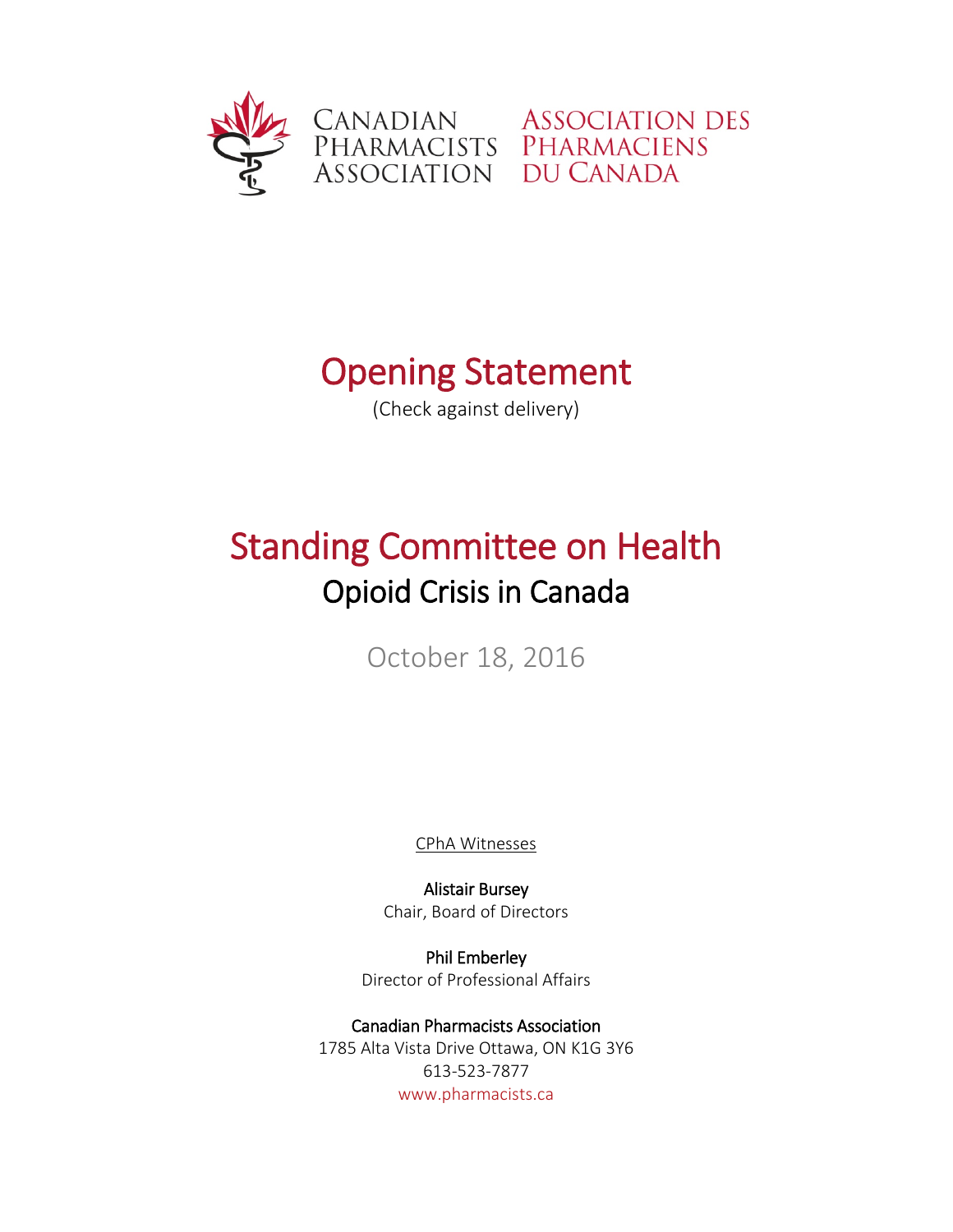

Good morning everyone, and thank you for the opportunity to be here today.

My name is Alistair Bursey, and I'm a community pharmacist from Fredericton, New Brunswick. Bonjour, je m'appelle Alistair Bursey, et je suis un pharmacien de Fredericton, Nouveau Brunswick. I'm here to speak with you about the growing problem of opioid addiction in our communities, from the perspective of a practitioner at the front lines of an urgent public health crisis.

I'm also the Chair of the Canadian Pharmacists Association – the CPhA – the national voice of Canada's 40,000 pharmacists. I'm joined today by my colleague Phil Emberley, who serves as CPhA's Director of Professional Affairs and also works as a community pharmacist here in Ottawa.

I want to begin by thanking the members of this committee for convening this emergency study. Earlier this year, President Obama compared the opioid epidemic in the US with the threat of terrorism, and set aside over a billion dollars to combat the problem. There's no question that opioid abuse is fast becoming a Canadian epidemic, and we need strong leadership in this country to stem the tide.

Phil and I can tell you that not only are pharmacists the experts when it comes to medication, but that we serve as the eyes and ears of physicians in our communities. Every day in our practices, we come face to face with the tragedy of opioid abuse.

As a pharmacist, my mission is to treat all the patients in my community. Over the years, the number of patients receiving addiction therapy in my practice has grown at an unsettling pace. Generation after generation are caught in the grips of addiction, and often we see them years after the damage has already been done.

We know this problem can't be solved overnight, but there are many things we can do to treat those affected, prevent inappropriate prescribing and dispensing, and to protect youth from the grips of addiction.

Prevention is where I'd like to begin my remarks today. In addition to tackling the existing crisis, we really have to look at some of the underlying causes which have led us to this point.

All levels of government need to work together to take a proactive approach to help prevent opioid misuse early on before it becomes a problem. This must be done through a mix of policies and public awareness of the consequences of opioid misuse and inappropriate use of pain medications. A particular focus should be on educating Canadian youth, as the evidence demonstrates that many young people are exposed to illegal narcotics before they graduate from high school.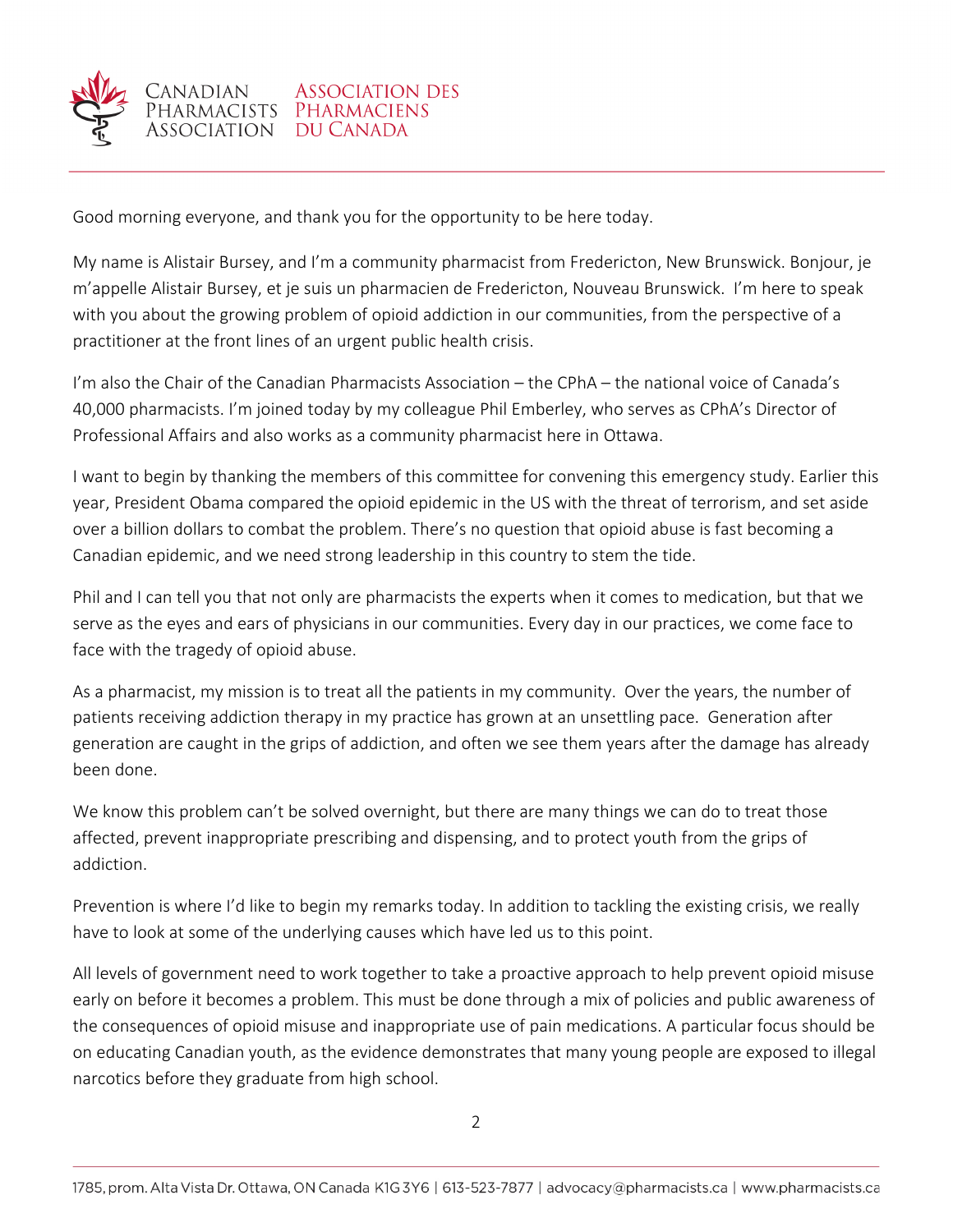

A key to success lies in building effective partnerships with health care providers. Community pharmacists play an important role in educating patients about the harms associated with prescription opioids and other potentially harmful medications.

For example, medication reviews allow pharmacists to review the patient's response to their medications. This service provides an opportunity to educate patients on how to take their pain medication(s) safely, and can also help flag drug-seeking behaviour. Medication reviews can also reveal patient misconceptions about how and when to take medication; flag medications that are not adequately controlling pain, and confer with their prescriber to optimize pain therapy. This valuable interaction between pharmacist and patient is vital to ensuring safe and optimal use of medications. The fact that we see each Canadian on average 14 times per year, provides us a great opportunity to intervene with our expertise, to consult with family physicians to improve patient pain control.

CPhA supports the government's recent announcement that it will proceed with regulatory changes requiring opioids to carry warning stickers and come with patient information sheets describing addiction and overdose risks. It's a good start. But pamphlets and warning labels are no substitute for pharmacist care. That's why CPhA recommends that all jurisdictions, including the federal government as a provider of health services, expand funding for pharmacists' services to include pharmacist pain medication reviews. Funding pharmacist consultation and follow up would go a long way to improving the outcome of these patients.

Education goes hand in hand with better prescribing practices. The government has acknowledged more must be done to support better prescribing of opioids, but Canada has fallen behind. We know that outdated Canadian prescribing guidelines simply do not reflect the best available evidence, yet our standards haven't caught up.

While new guidelines are expected next year, prescribers may feel pressured to prescribe opioids to patients experiencing acute or chronic pain without first trying non-drug approaches. In the United States, the Centers for Disease Control encourage prescribers to start patients with low doses while providing a limited supply – we must immediately adopt comparable standards here in Canada to ensure patients receive the best possible care.

Prescribing guidelines are not the only thing that must change in order for our profession to be more effective in decreasing the inappropriate use of opioid medications. Pharmacy is the safest, most efficient, and accountable delivery model for dispensing prescription drugs, but pharmacists can be only as effective as the tools at their disposal. The existing patchwork of prescription monitoring programs (PMP) across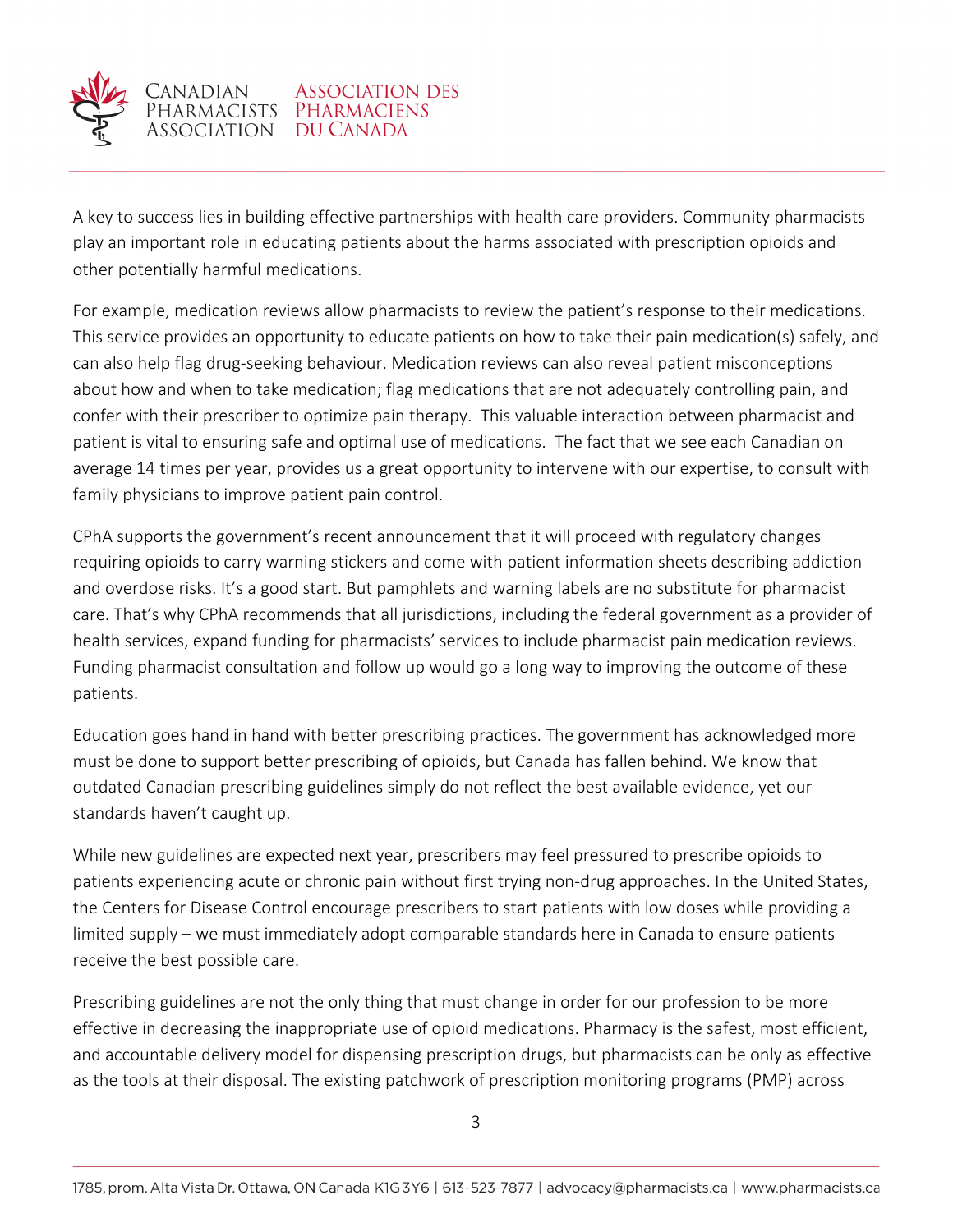

Canada is no match for the problems of polypharmacy and double-doctoring. PMP's are a stop-gap solution.

Moving beyond prescription monitoring to implementing a fully integrated Drug Information Systems – or "DIS" and functional Electronic Health Records, also known as EHRs, in every province and territory would ensure that pharmacists and physicians have access to the information they need to work collaboratively to monitor inappropriate prescribing and address drug-seeking behaviour. Greater accountability will result when prescribers are unable to claim they were unaware that a patient was being treated by another physician. The progress of deploying EHR and DIS across the country needs to be accelerated to give us the tools we need to reduce opioid addiction.

Public drug plans can also help limit the supply of prescription opioids by limiting the number of opioid doses that can be reimbursed within a specific time period. In my home province of New Brunswick, opioids and other controlled drugs have been limited to a maximum 35-day supply for over twenty years, yet similar controls are not in place across the country. Limiting the maximum supply provides pharmacists with more frequent opportunities for monitoring and intervention, and a much tighter turnaround time to engage the prescriber if required.

From a public safety perspective, limiting the maximum supply results in a decreased 'inventory' of narcotics in our communities. I know from my own experience that pain and chemotherapy patients have been violently targeted by criminals for their prescription opioids. Dispensing fewer capsules at a time can help reduce the risk of diversion.

However, limiting diversion of prescription opioids from pharmacies is a drop in the bucket in fighting this public health crisis. Counterfeit pharmaceuticals manufactured illegally in clandestine labs are fuelling the overdose epidemic – plain and simple.

These drugs are highly dangerous, putting users at high risk of overdose since it's impossible to know what or how much of a given substance they contain. Illicit manufacturing of synthetic opioids like fentanyl is increasingly common, and law enforcement needs tools at its disposal to curb the growing supply.

The government has made good progress through the restriction of pre-cursor chemicals, but more can be done to limit production of these dangerous drugs. The Canadian Chiefs of Police report that criminals are importing commercial pill presses into Canada, but that border agents don't have authority to seize them. To put this in perspective, these machines can be purchased online for less than ten thousand dollars, and can make between 10,000 and 18,000 pills per hour.